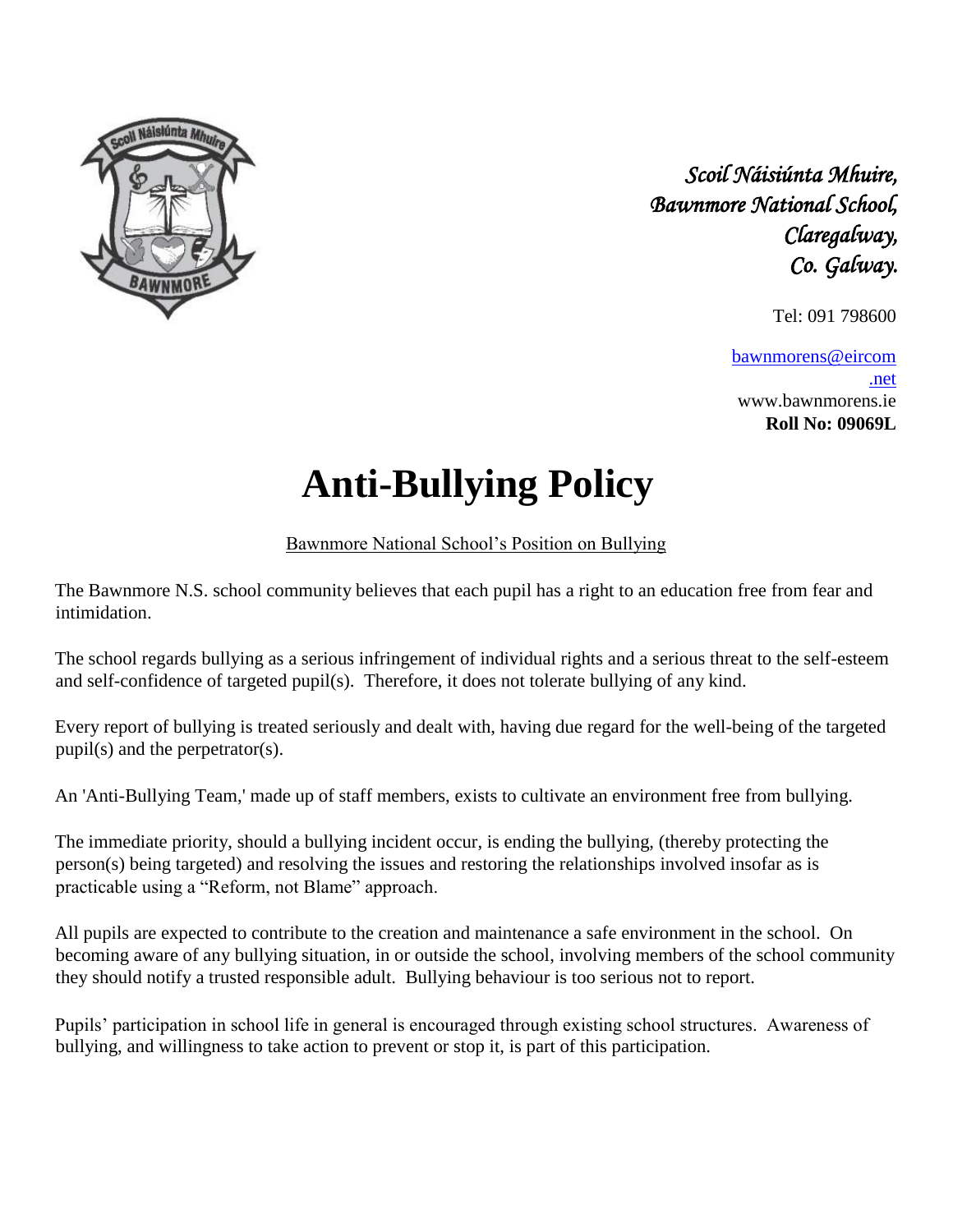## **Anti-Bullying Policy**

1. In accordance with the requirements of the Education (Welfare) Act 2000 and the code of behaviour guidelines issued by the NEWB, the Board of Management of Bawnmore N.S. has adopted the following antibullying policy within the framework of the school's overall code of behaviour. This policy fully complies with the requirements of the Anti-Bullying Procedures for Primary and Post-Primary Schools which were published in September 2013.

2. The Board of Management recognises the very serious nature of bullying and the negative impact that it can have on the lives of pupils and is therefore fully committed to the following key principles of best practice in preventing and tackling bullying behaviour:

- A positive school culture and climate which
	- is welcoming of difference and diversity and is based on inclusivity;

- encourages pupils to disclose and discuss incidents of bullying behaviour in a non-threatening environment; and

- promotes respectful relationships across the school community;
- Effective leadership;
- A school-wide approach;
- A shared understanding of what bullying is and its impact;
- Implementation of education and prevention strategies (including awareness raising measures) that -Build empathy, respect and resilience in pupils; and

-Explicitly address the issues of cyber-bullying and identity-based bullying including, homophobic and transphobic bullying;

- Effective supervision and monitoring of pupils;
- Supports for staff;
- Consistent recording, investigation and follow up of bullying behaviour (including use of established intervention strategies); and
- On-going evaluation of the effectiveness of the anti-bullying policy

3. In accordance with the Anti-Bullying Procedures for Primary and Post-Primary Schools bullying is defined as follows:

Bullying is unwanted negative behaviour, verbal, psychological or physical conducted by an individual or group against another person (or persons) and which is repeated over time. The following types of behaviour are included in the definition of bullying:

- deliberate exclusion, malicious gossip and other forms of relational bullying,
- cyber-bullying and
- identity-based bullying such as homophobic bullying, racist bullying, bullying based on a person's membership of the Traveller community and bullying of those with disabilities or special educational needs. Isolated or once-off incidents of intentional negative behaviour, including a once-off offensive or hurtful text message or other private messaging, do not fall within the definition of bullying and should be dealt with, as appropriate, in accordance with the school's code of behaviour.

However, in the context of this policy, placing a once-off offensive or hurtful public message, image or statement on a social network site or other public forum where that message, image or statement can be viewed and/or repeated by other people will be regarded as bullying behaviour.

Negative behaviour that does not meet this definition of bullying will be dealt with in accordance with the school's code of behaviour.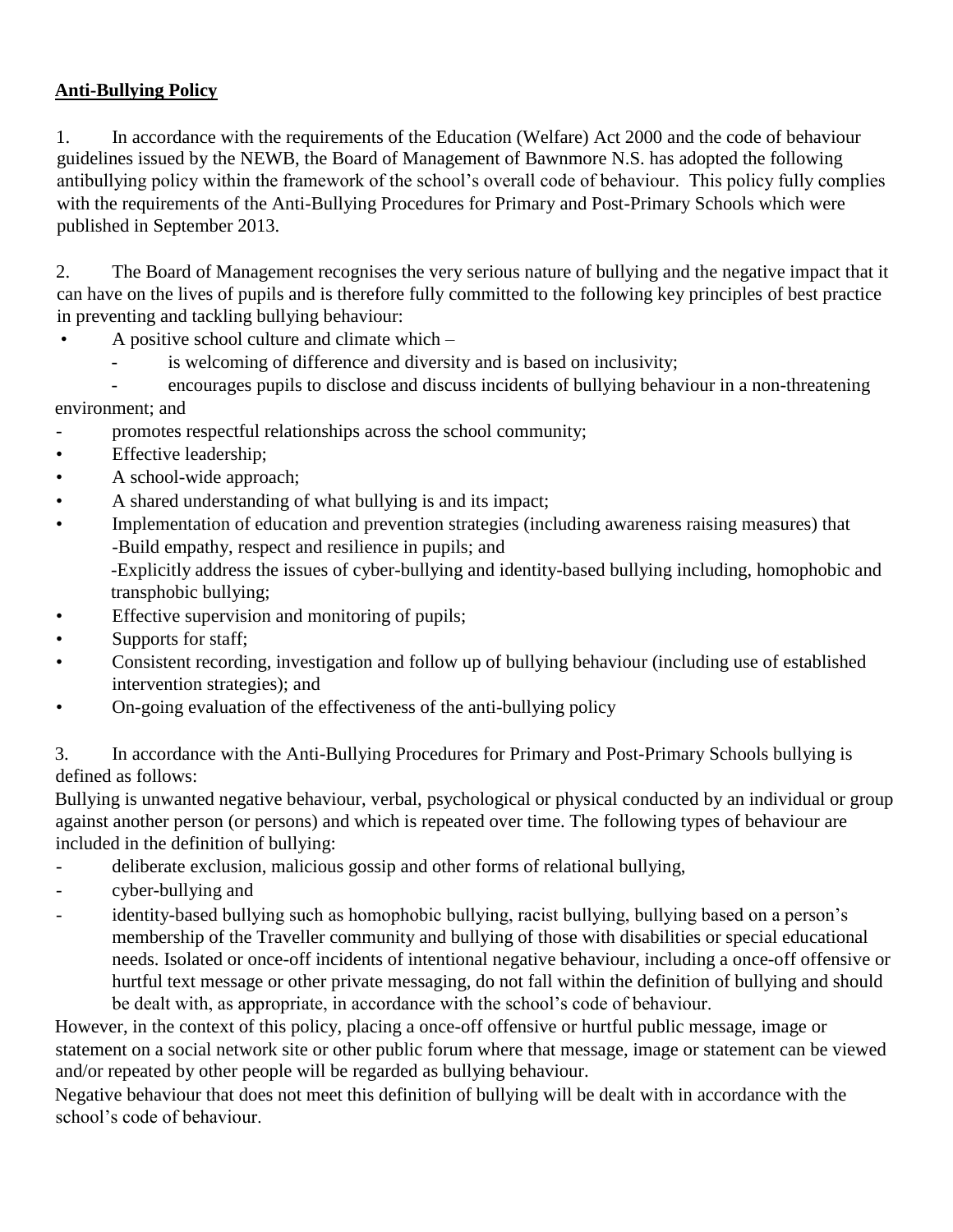This definition includes a wide range of behaviour, whether verbal or written, whether physical or social, whether targeting person or property, whether carried out directly or indirectly or through any electronic or other medium, which could harm a pupil or undermine her/his self-esteem or self-confidence. Appendix 1 gives a list of specific examples of bullying behaviour. This list is not exhaustive. Additional information on different types of bullying is set out in Section 2 of the Anti-Bullying Procedures for Primary and Post-Primary Schools.

4. The "Relevant Teacher(s)" for investigating and dealing with bullying in this school is/are as follows:

- Class teacher for  $6<sup>th</sup>$  Class,
- Class teacher for  $5<sup>th</sup>$  Class,
- Class teacher for  $4<sup>th</sup>$  Class
- Class Teacher for 3<sup>rd</sup> Class ("At primary level, the relevant teacher will normally be the class teacher." Procedures 6.8.3).

5. The education and prevention strategies (including strategies specifically aimed at cyber-bullying and identity-based bullying) used by the school are as follows:

- Assistant Principal 2 to encourage implementation of well being initiatives that promote positive relationships throughout the school year.
- The anti-bullying module of the SPHE programme as it applies during each school year,
- At least five awareness-raising exercises per school year for each class group (e.g. from the "Awareness Raising" strand of the Anti-Bullying Campaign, via its website), pro-actively explaining the nature and variety, causes, consequences and unacceptability of bullying.

Pupils are helped to examine the issue of bullying in a calm rational way, outside of the tense context of particular bullying incidents. In the process they are made more aware of the nature of bullying and the various forms that it can take.

- Pupils are made aware that the consequences of bullying behaviour are always bad for those who are targeted, even if this is not always obvious at the time.

Pupils are encouraged to recognise, reject and report bullying behaviour, either spontaneously or through questionnaires that are regularly used in the school.

Through presentations or other exercises, the school staff and parents/guardians are made aware of the nature of bullying and the signs that might indicate that a pupil is being bullied. They are encouraged to be vigilant in watching out for signs of bullying and to report any suspicion of bullying they may have to the "Relevant Teacher" (in the case of staff members) or any staff member (in the case of parents/guardians).

Through regular reports in school newsletters and other communications as well as at meetings with parent/guardian groups parents/guardians are regularly informed of the activities of the school 'Anti-Bullying Team' and encouraged to support its work.

• An annual anti-bullying/friendship day/week (if applicable),

6. The school's procedures for investigation, follow-up and recording of bullying behaviour and the established intervention strategies used by the school for dealing with cases of bullying behaviour, (e.g. the six step approach available from the "Dealing with Incidents" section of the Anti-Bullying Campaign website) are as follows: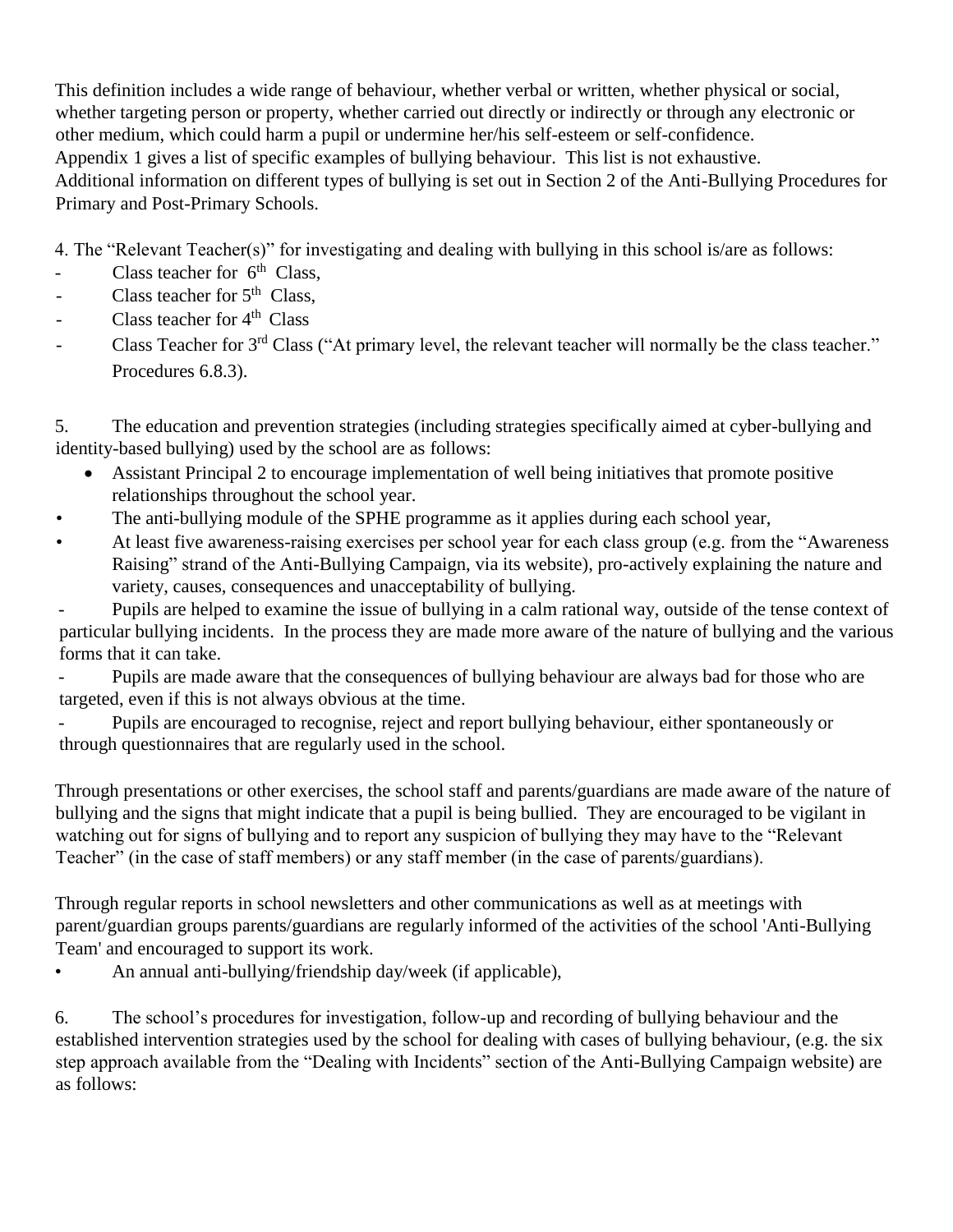- The 'Relevant Teacher' investigates all instances of reported or suspected bullying behaviour, whether these take place within the school or outside it, with a view to establishing the facts and bringing any such behaviour to an end.
- The School, through the 'Relevant Teacher' reserves the right to ask any pupil to write an account of what happened, as part of an investigation. This will be a standard procedure and does not necessarily imply that a pupil is guilty of misbehaviour.
- Pupils who are alleged to have been involved in bullying behaviour are interviewed by the 'Relevant Teacher' to establish the nature and extent of the behaviour and any reasons for it. In the event that they have been involved in bullying behaviour they are asked to sign a binding promise that they will treat all pupils fairly, equally and respectfully including the targeted pupil(s).
- The 'Relevant Teacher' does not apportion blame but rather treats bullying behaviour as a "mistake" that can and must be remedied. S/he emphasises that the intention is not to punish perpetrators but to talk to them, to explain how harmful and hurtful bullying is and to seek a promise that it will stop. If that promise is forthcoming and is honoured there will be no penalty and that will be the end of the matter. Pupils who report bullying therefore are not getting others "in trouble" so much as enabling them to get out of trouble into which they may ultimately get if the bullying continued.
- When an investigation is completed and/or a bullying situation is resolved the 'Relevant Teacher' will complete a report, to include the findings of the investigation, the strategy adopted and the outcome of the intervention, as well as any other relevant information.
- If a pupil has signed such a promise but then chooses to break that promise and continue the bullying behaviour, this can then no longer be considered a "mistake." In this event parent(s)/guardian(s) will be informed and requested to countersign their daughter/son's promise. Breach of this additional promise by further bullying behaviour is regarded as a very grave matter and a serious sanction may be imposed by the school authorities (See sanctions below).
- All documentation regarding bullying incidents and their resolution is retained securely in the school.
- Sanctions:

Where a pupil has been found to be engaged in bullying behaviour, has formally promised to stop and has broken that promise, any of the following sanctions may be imposed:

- S/he may be required to sign another promise, this time countersigned by a parent/guardian; Parent(s)/guardian(s) may be contacted by the 'Relevant Teacher' and informed of the nature and extent of the bullying behaviour with a view to agreeing a strategy whereby a promise to end the bullying behaviour would be honoured;
- Parent(s)/guardian(s) may be invited to a meeting with the 'Relevant Teacher' and the Principal and the pupil may be suspended from school.
- The case may be referred to the Board of Management and the pupil may be expelled from the school.
- 7. The school's programme of support for working with pupils affected by bullying is as follows:
- Bullied pupils:
- Ending the bullying behaviour,
- Changing the school culture to foster more respect for bullied pupils and all pupils,
- Changing the school culture to foster greater empathy towards and support for bullied pupils,
- Indicating clearly that the bullying is not the fault of the targeted pupil through the awareness-raising programme,
- Indicating clearly that the bullying is not the fault of the targeted pupil through the speedy identification of those responsible and speedy resolution of bullying situations,
- After resolution, enabling bullied pupils to complete a victim-impact statement,
- Making adequate counselling facilities available to pupils who need it in a timely manner.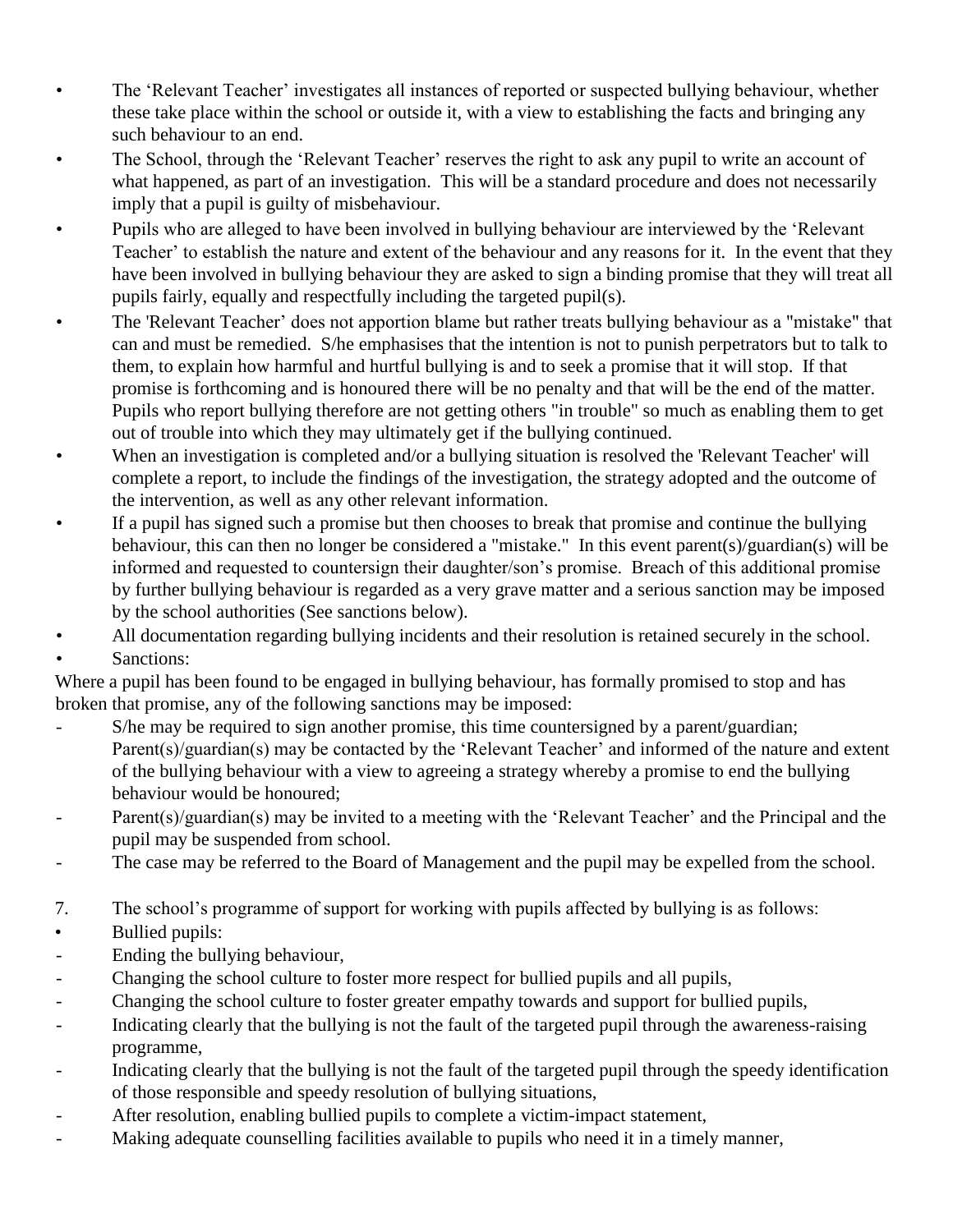- Helping bullied pupils raise their self-esteem by encouraging them to become involved in activities that help develop friendships and social skills (e.g. participation in group work in class and in extracurricular group or team activities during or after school).
- Implementing a "buddy system" in the school (if applicable),
- Bullying pupils:
- Making it clear that bullying pupils who reform are not blamed or punished and get a "clean sheet," Making it clear that bullying pupils who reform are doing the right and honourable thing and giving them praise for this,
- Making adequate counselling facilities available to help those who need it learn other ways of meeting their needs besides violating the rights of others,
- Helping those who need to raise their self-esteem by encouraging them to become involved in activities that develop friendships and social skills (e.g. participation in group work in class and in extra-curricular group or team activities during or after school),
- Using learning strategies throughout the school and the curriculum to help enhance pupils' feelings of self-worth,
- In dealing with negative behaviour in general, encouraging teachers and parents to focus on, challenge and correct the behaviour while supporting the child,
- In dealing with bullying behaviour seeking resolution and offering a fresh start with a "clean sheet" and no blame in return for keeping a promise to reform.

## 8. Supervision and Monitoring of Pupils:

The Board of Management confirms that appropriate supervision and monitoring policies and practices are in place to both prevent and deal with bullying behaviour and to facilitate early intervention where possible.

9. The Board of Management confirms that the school will, in accordance with its obligations under equality legislation, take all such steps as are reasonably practicable to prevent the sexual harassment of pupils or staff or the harassment of pupils or staff on any of the nine grounds specified i.e. gender including transgender, civil status, family status, sexual orientation, religion, age, disability, race and membership of the Traveller community.

- 10. This policy was adopted by the Board of Management on 11/04/18
- 11. This policy has been made available to school personnel, published on the school website (or where none exists, is otherwise readily accessible to parents and pupils on request) and provided to the Parents' Association. A copy of this policy will be made available to the Department of Education and Skills and to the patron if requested.
- 12. This policy and its implementation will be reviewed by the Board of Management once in every school year. Written notification that the review has been completed will be made available to school personnel, published on the school website and provided to the Parents' Association. A record of the review and its outcome will be made available to the Department of Education and Skills and to the patron if requested.